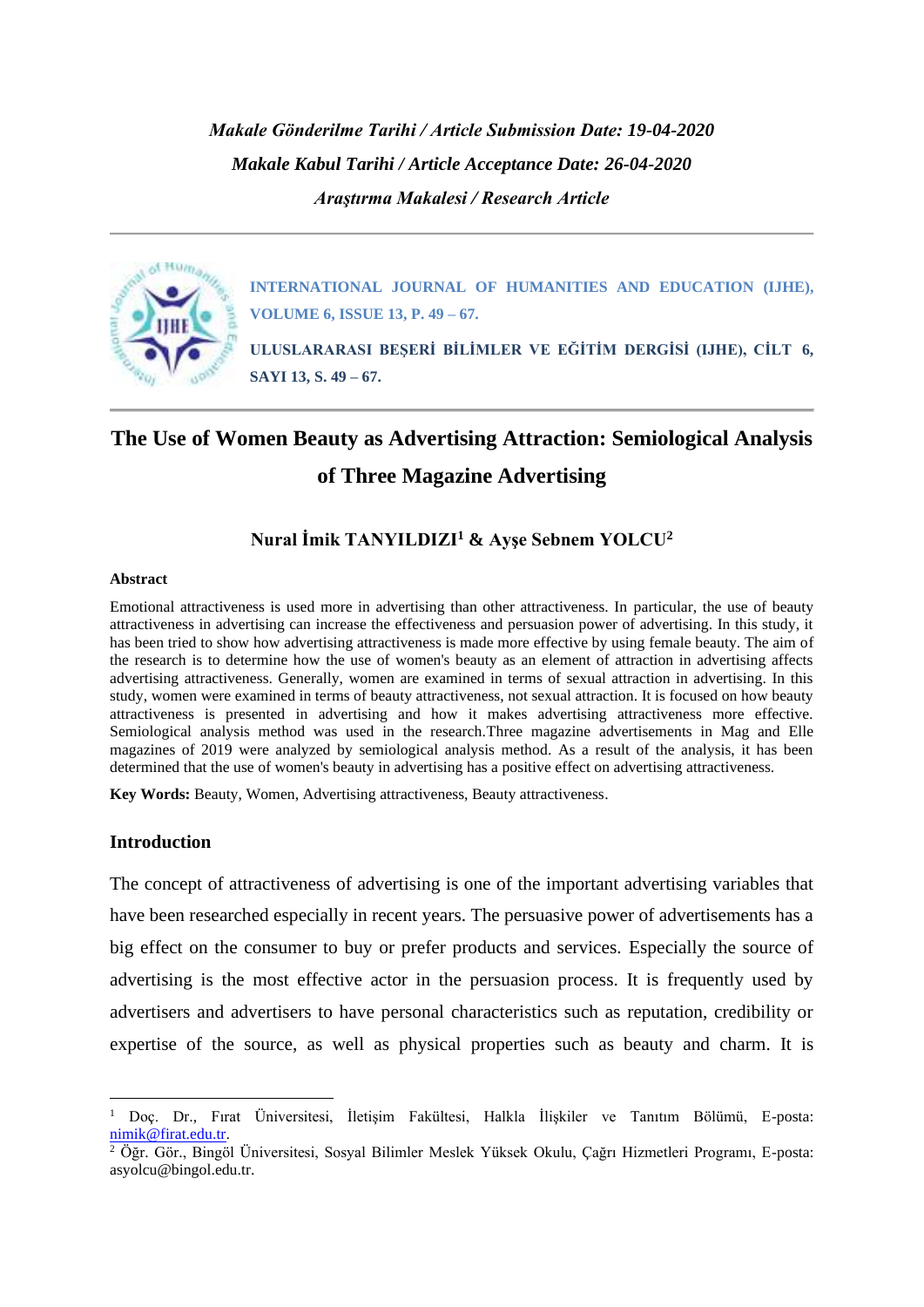indispensable for all ads to be beautiful / handsome of women, men and children who play in ads from past to present. It is thought that the good looking of the source by the advertisers increases the persuasion power of the advertisement by increasing the attractiveness of the message, its persistence in mind and providing positive emotions to the brand. Today, the use of young and beautiful women as a source of advertising is quite common. But in general, these women, who are the source of advertising, have been the subject of research through advertisements used to create sexual attraction (Soley and Kurzbard, 1986; Reid et al, 1987; Dudley, 1999; LaTour and Henthorne, 1994; Reichert, 2002; Reichert and Fosu, 2005; Reichert et al, 2007). In this study, women were examined in terms of beauty attractiveness, not sexual attractiveness. In this study, it has been tried to explain how to making advertising attractiveness more effective by using beauty attraction in advertising. The semiotic analysis of three advertisements that used women's beauty published in various journals tried to reveal how women's beauty affected advertising attractiveness.

#### **The Concept Of Beauty And Determinants Of Physical Beauty**

Beauty is a concept that has been studied by many thinkers throughout history. There is no definite conclusion about the fulcrum of beauty judgment. There is wide variety of views about whether the judgment about the beauty of an object or a person is objective or subjective. On one side there is the idea that if something is good, it can be clearly seen by the person looking at it. On the other hand, it is remarkable that beauty is not independent of human values and attitudes, and that beauty judgment is related to the belief and moral values of the person who cares (Eaton, 1999: 11). Although beauty often suggests the beauty of physical appearance, inner beauty has also been discussed by many thinkers. In general, beauty, philosophy and aesthetics have been evaluated in the literature. According to some researchers, physical beauty is a static attribute. Face and body beauty, skin color, body shape, height, weight and so on are among these qualities. According to researchers who argue that physical attractiveness cannot be defined only by static properties, physical attractiveness has both dynamic and static dimensions (Bakır, 2017: 68). Physical attraction is a combination of static / static parts or moving, dynamic elements (makeup, clothing, body language, tone of voice, gestures and facial expressions, personal abilities). The static elements of beauty can be expressed as facial beauty, skin color, body shape, height and weight. Today, when it comes to facial beauty, full lips, prominent cheekbones, delicate and small chin, big eyes, raised and tiny nose, thin eyebrows and shiny hair are the features that enhance women's attractiveness (Levi, 2014: 95). According to Levi (2014: 93), it can be said that white skin is the element of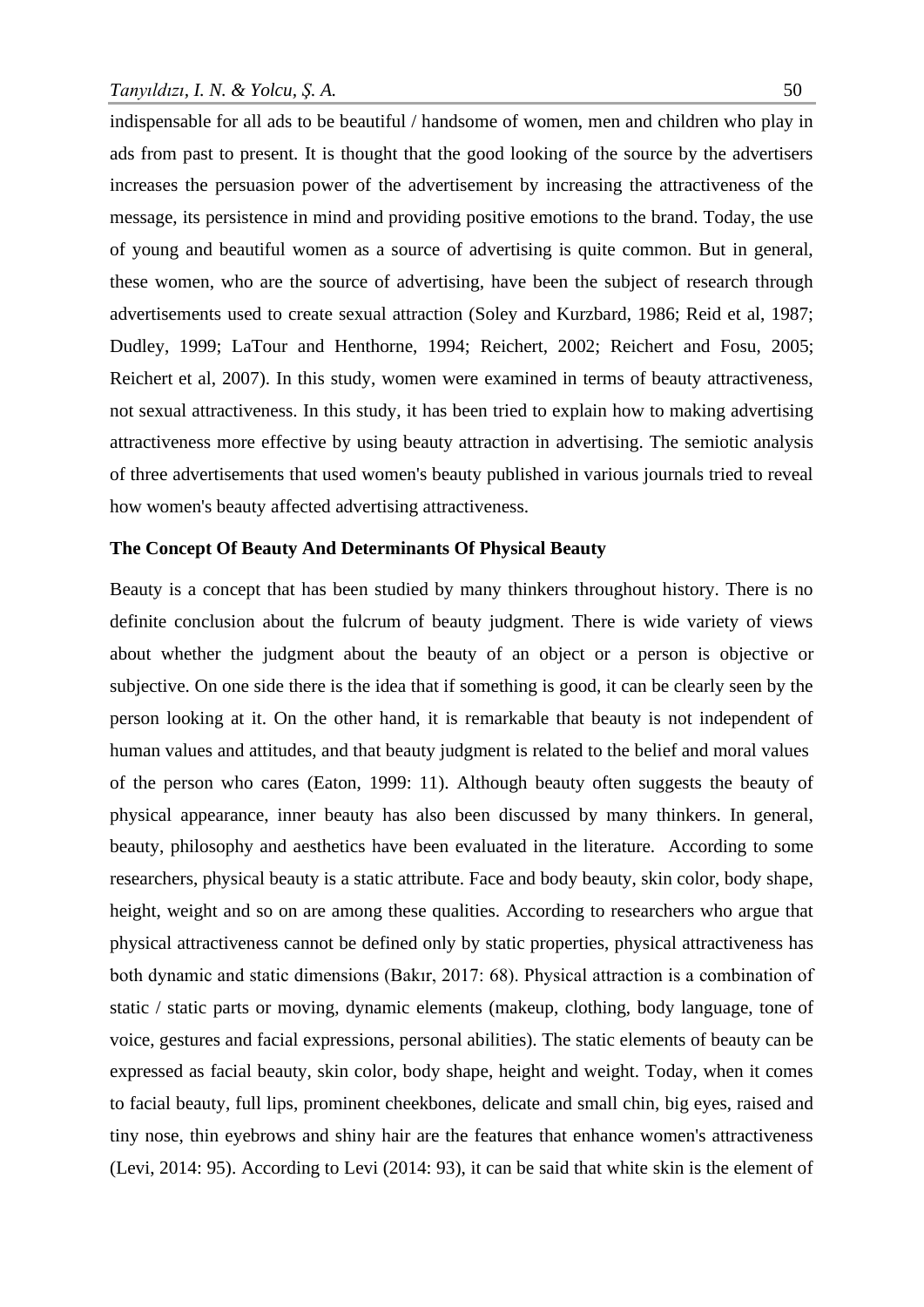beauty in Western societies, especially in America. Bonafini and Pozzilli (2010: 62-64) state that the curved body lines have lost their importance in the female body and that women's body lines shift from a curved structure to a more linear structure and become a masculine form. In addition, beauty today is the result of extreme weakness is a delicacy and a woman with perfect body is "0 size" body and is expected to be tall (Dedeoglu and Savasci, 2005: 80). The variables of beauty are makeup, clothes, accessories, body language, tone of voice, gestures and facial expressions. Makeup is the art of using cosmetics for the purpose of revealing the beautiful sides by hiding the imperfect sides on the face (Arslan, 2011: 149). In this study, Buckley presented the same model to the voting of the subjects in different clothes and obtained different results according to the different clothes related to the level of physical attraction (Bakır, 2017: 90). Accessories which are considered as completing the clothing, decorate the body and clothes of the people, but also give various clues about the environment around the person (Gürüz and Eğinli, 2008: 142). How the person's body shape, what is the expression of the face, what the tone is like elements also serve the formation of beauty perception. For example; A smiling facial expression has a positive effect on physical attractiveness and positive approaches from other people. According to Reis et al. (1990: 259– 267), smiling is part of attractiveness and lies at the basis of the judgment that 'beautiful is good ".

## **The Use of Beauty Attractiveness in Advertising**

The attitude towards advertising is about whether the consumer will tend to buy the product or brand when the product or brand is promoted through advertisements. The consumer develops a liking or a disliking situation towards the advertisement he is exposed to, and as a result of this feeling he shows a positive or negative tendency to buy the product, this tendency constitutes the consumer's attitude towards advertisement. Attractive models increase the value of product-related features (Levi, 2014: 187). It also positively affects the attitude towards products and advertisements (Caballero and Pride, 1984). It is also claimed that attractive models are more effective in selling products than non-attractive models. The reason for this is that attractive models are matched with positive features, while nonattractive models can be explained as matching with negative features (Downs and Harrison, 1985: 9). Because people with physical charm / beauty are perceived as more charming, smart, good, talented, successful, the use of beauty in advertising creates a halo effect. Message sources with physical appeal and beauty convey the advertising itself to many positive features related to the brand being advertised (Baker and Churchill, 1977: 538). Till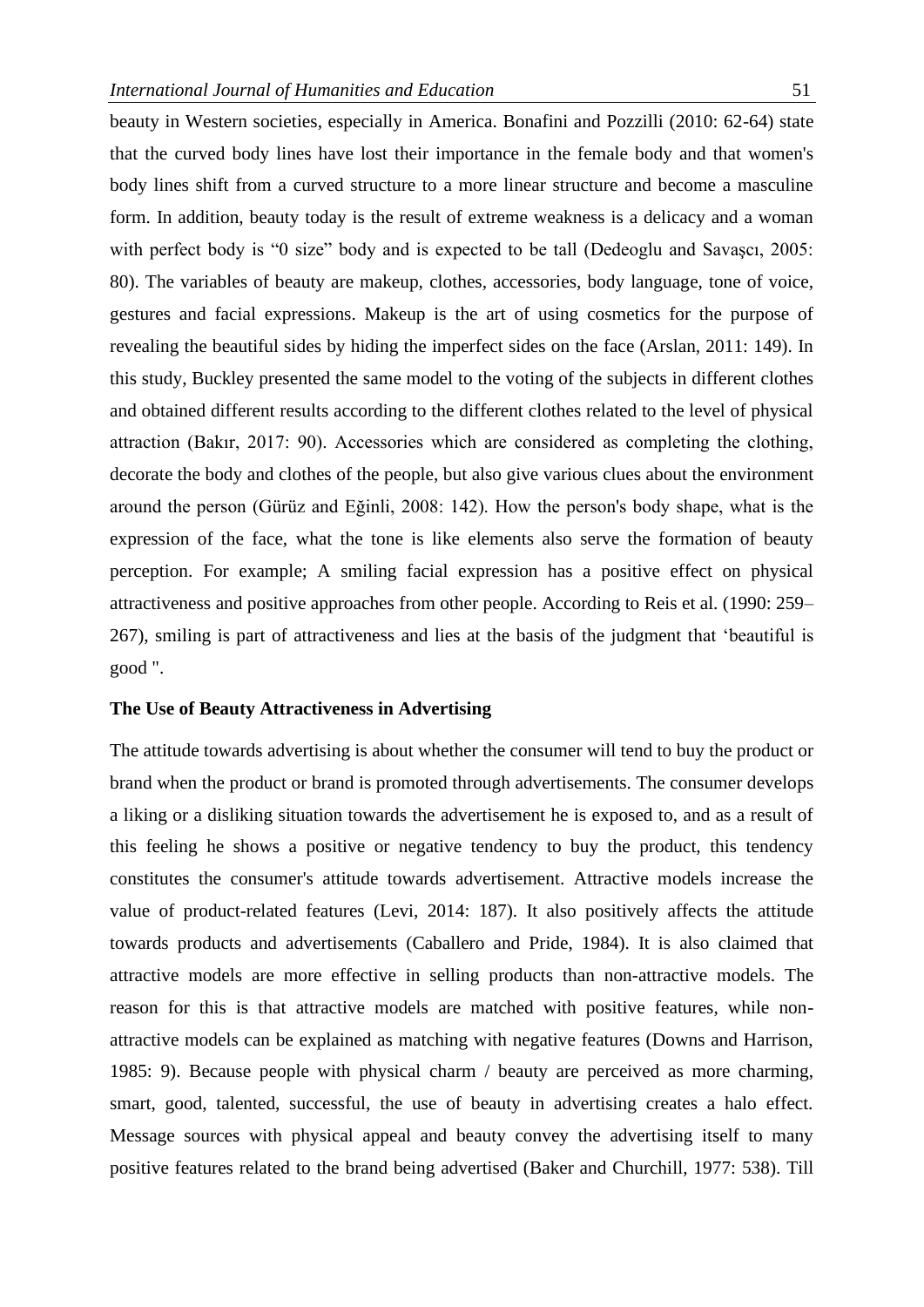and Busler (2000: 1-13) in their research using physical attractiveness of famous models, cologne and fountain pen advertising tried to measure the reaction of the subjects. As a result of the research, they revealed that physical attractiveness has a positive effects on creating positive attitude towards a brand and increasing purchasing tendency.

#### **Method**

The use of female beauty in advertising has existed since the beginning of advertising activities. In this study, it has been tried to show how advertising attractiveness is made more effective by using female beauty. In general, women are examined in terms of sexual attractiveness in advertising. In this study, women were examined in terms of beauty attractiveness, not sexual attraction. It has been emphasized how beauty attractiveness is presented in advertising and how it makes advertising appeal more effective. The hypothesis of the research is that beauty attractiveness used in women's magazines positively affects advertising attractiveness. The universe of the research consists of magazine ads. The research was limited to 3 magazine advertisements in 2019 Mag and Elle magazines. The reason for choosing these magazines is that they are the most widely read women's magazine in Turkey. They are also easily accessible from the virtual environment. Purposeful sampling method was used in this selection. These three advertisements were determined by drawing lots.

Semiological analysis was used as a method in the research. During the analysis of semiotic science, firstly the visual expression of the advertisement was made. Then, the determined indicators are explained on the relationship between showings. The index-syntax and metonomical relationships of the images in the advertisement were established. Finally, the beauties of women were examined within the framework of dynamic and static beauty elements. Its contribution to advertising attractiveness was tried to be determined.

#### **Findings**

In this section, three advertisements selected from journals are analyzed. In this part of the study, semiotic analysis of magazine advertisements was done. Then the advertisements were examined in terms of beauty elements. At the end of the study, advertising images were included.

**The Semiological Analysis of "Koton" Advertisement in Elle Magazine's April 2019 Issue**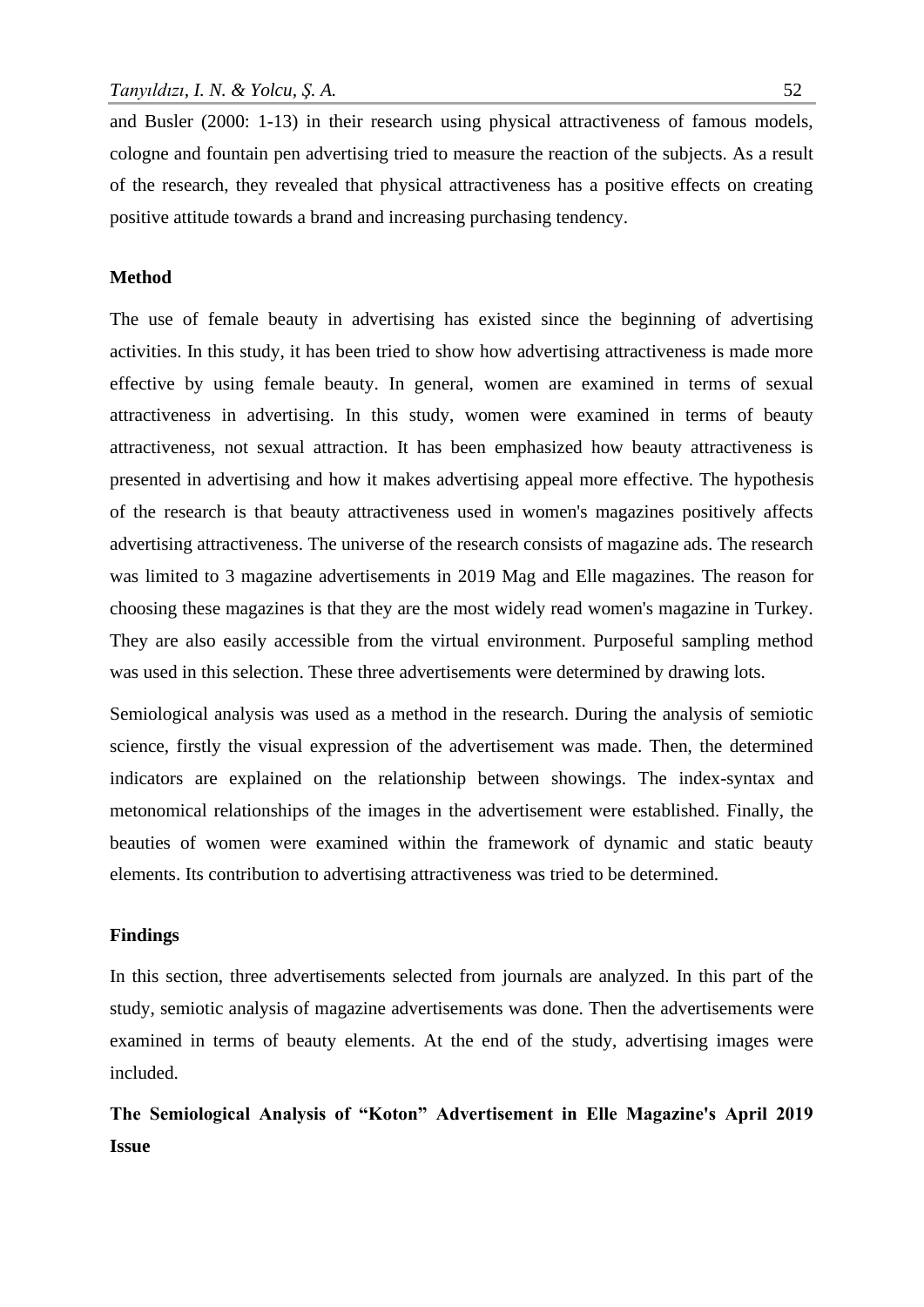

**Image 1. Koton Advertisement**

## *Visual expression of advertising*

The place where the advertisement is pictured is probably the bedroom of a mansion. The details of the photograph in terms of illustration give the impression that the space is quite luxurious. The chandeliers of the hall, wall lamps, white columns and walls covered with unobtrusive wood and the leaf decorations on the wall are references to the luxury of the hall. At the center of the photo is a young woman in her twenties who can be regarded as quite tall in terms of the beauty of her face and body. Young woman's hair is black, her nails are painted with a fuchsia nail polish of the same color as her shoes. The young woman has clothes that can be worn in the spring and summer. It has a classic, but elegant and dynamic look with its pastel-tone trousers and shirt duo, open and lively mid-heel, closed toe and sequined front slippers. In addition, the young woman's golden earrings, a ring on her thumb and a key-shaped necklace around her neck have created a combination that is quite compatible with her clothes. Young woman standing confident in an upright posture. She holds a desk phone in his left hand while holding his right hand as if touching his hair at the neck. Young woman faces and stares directly at the camera. Behind the young woman there is a wooden sofa covered with bright baby blue velvet fabric in classic structure and white hollow and scattered shopping boxes around the sofa carrying the emblem of Koton brand. On the left back of the young woman, there are evening dress costumes in bright colors and bright colors that can be worn by an Ottoman palace woman hanged on a hanger. On the ground, there is a burgundy, antique oriental hand-woven carpet that is large enough to cover the hall. At the top of the advertisement, the phrase " take, ask cotton", " take, ask Bensu", which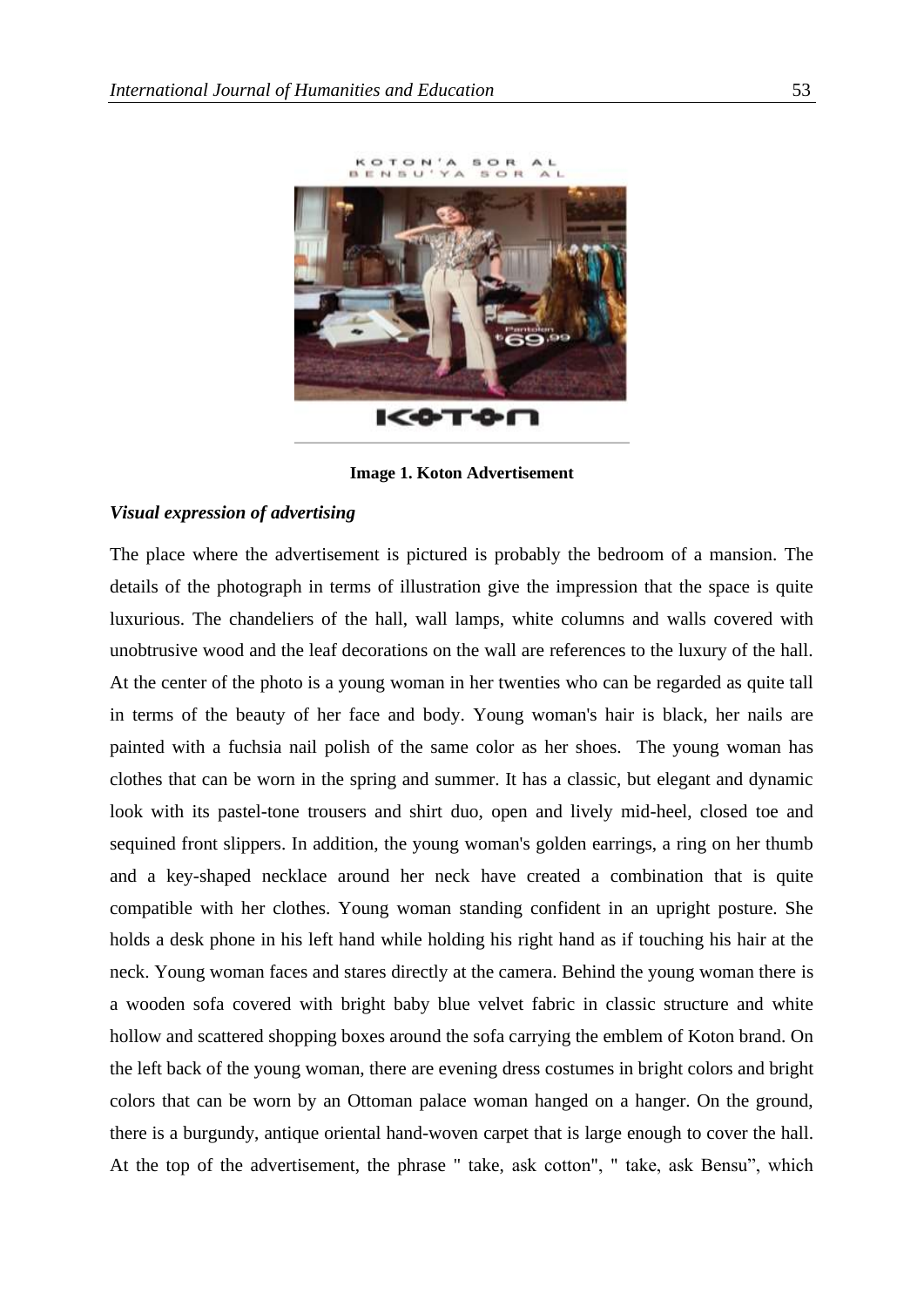rhyme with the surname of Bensu Soral, the 2019 advertising face of koton brand, was written as the slogan of the brand. This slogan is mainly used in the advertising film of the brand. In the advertising film of the brand, Bensu Soral seeks answers to the consumer's question. How to wear pants? While searching to questions with loud music rhythm, while the brand says " take, ask cotton", " take, ask Bensu", They invites the consumer to jeans for the most fashionable trousers and other clothes of the season. At the bottom of the advertisement, the brand name is written.

## *Semiological Analysis*

| <b>Sign</b>      | <b>Signifier</b>                              | <b>Signified</b>                |
|------------------|-----------------------------------------------|---------------------------------|
| Human            | Woman                                         | Attractiveness,<br>Beauty,      |
|                  |                                               | Buoyancy,<br>Elegance<br>and    |
|                  |                                               | nobility,<br>Elegance<br>that   |
|                  |                                               | integrates past and present     |
| Color            | Pastel and soil colors,                       | Nostalgia, Link to the past     |
| Color            | Light and vivid colors                        | Youth, vitality, Link to today  |
| Place            | Bedroom of a historic mansion                 | Wealth, pretension, luxury,     |
|                  |                                               | connection with the past        |
| Furniture<br>and | Chandelier, wall lamps, hand-woven oriental   | Nostalgia,<br>classic<br>style, |
| home accessories | rug, velvet covered wooden sofa with leaf and | life,<br>palace<br>luxury,      |
|                  | wood veneer walls and columns                 | connection with the past        |
| Object           | summer exclusive vintage<br>Spring<br>women's | Women's beauty, charm, in       |
|                  | creation                                      | spring and summer seasonal      |
|                  |                                               | adjustment,<br>nostalgia,       |
|                  |                                               | connection with the past        |

#### **Table 1. Semiotic Analysis of Koton Magazine Advertisement**

### *Meaning Of Indicators*

In the advertisement on Elle Page 21 of the April 2019 issue of Elle magazine, actor Bensu Soral, who was the face of 2019 advertising of Koton clothing brand, took part. Pretty young and beautiful, Bensu Soral is also an indication of the target group the brand is targeting. With this advertising image, the brand addresses the target group of young women and promises beauty to them in addition to their youth to prefer cotton creations. Bensu Soral is dressed in a trendy, pastel tone and vintage style trousers and shirt and completed with an elegant slippers with a vibrant color and gold-colored jewelery. Bensu Soral is in a classic, elegant and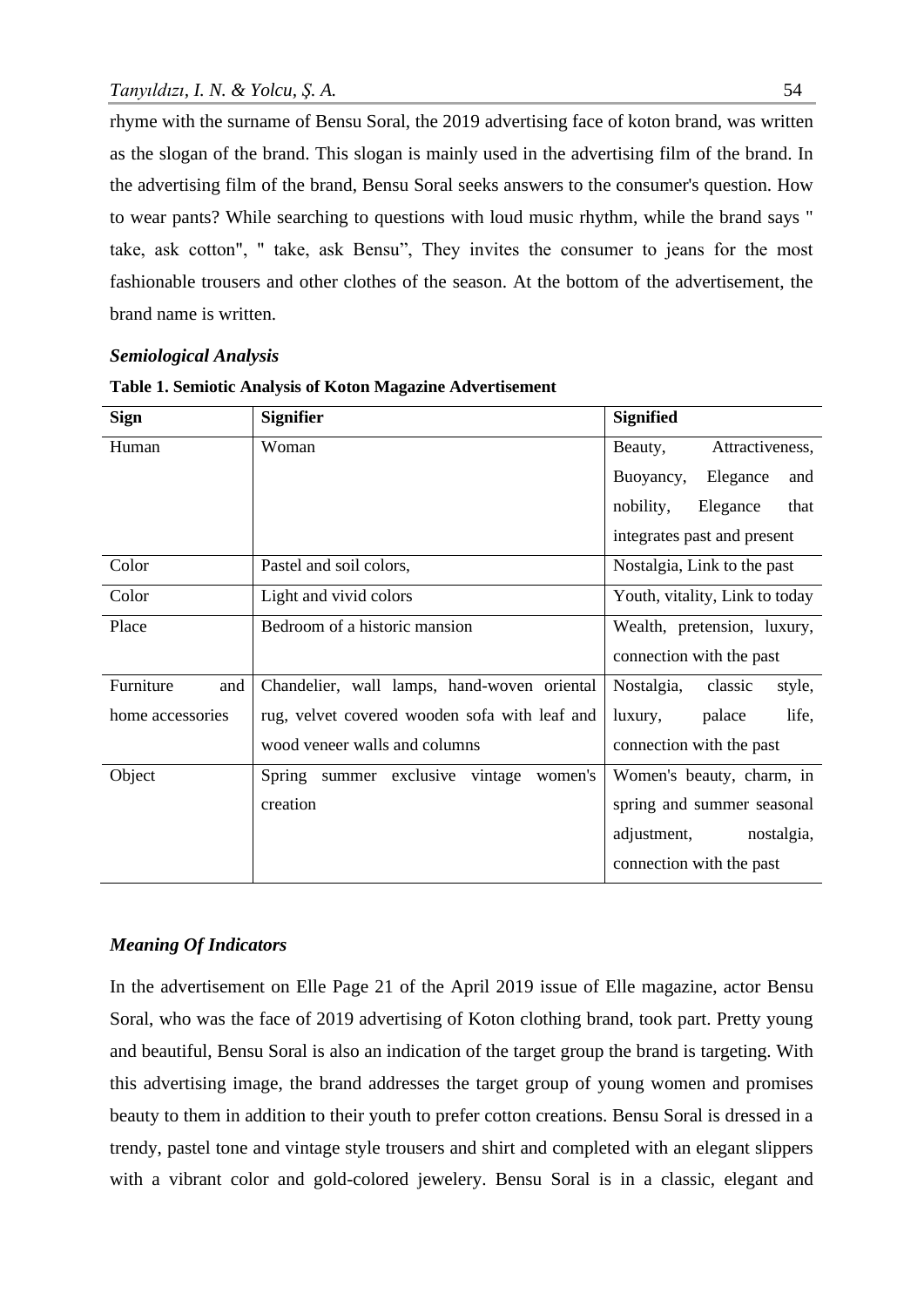dynamic combination. Bensu Soral's youth and attractiveness to the present; The fact that he held the fixed phone instead of the mobile phone in his hand, the vintage clothes he wore, the furnishing and the accessories of the space as a reference to the past, emphasized the fashion's ability to maintain the connection between the past and the present. This also makes lifestyle orientation. A young and beautiful woman with a confident stance and a physical structure in a European atmosphere is also traditional with her living space. The Koton woman depicted in the waterside culture, which is a part of the aristocratic and bourgeois lifestyle of Istanbul, is actually an indication of the brand's style and status.

#### *Index- Syntax*

| Spring Summer Autumn-Winter | Pastel, vivid and bright colors - dark colors |
|-----------------------------|-----------------------------------------------|
| Beauty-ugliness             | Classic / vintage-modern                      |
| Zero size-high size         | Exclusive-ordinary                            |
| Youth-old age               | Now-past                                      |

#### *Metonomi*

Sun, sea, blue, bikini and straw hat are words that evoke holiday. The first question that comes to mind when it comes to holiday is whether or not you are ready for a physical appearance. Vibrant and radiant skin, a body with fine and smooth lines and a smooth skin free of hair are ideal physical appearance elements for the sea and beach season. For those who do not carry these physical elements, the summer season becomes a worrying and disturbing season. The advertising image promises that any physical defects that may prevent the enjoyment of the summer will be solved by the service provided.

#### **Beauty Elements of The Source In Advertising**

#### *Stationary elements*

#### *Facial beauty*

The advertisement is pictured from the left profile according to the young female reader whose source of advertising is in the image. With its smooth bronze skin, medium pink lips, pointed nose, long face and chin structure, it looks beautiful and attractive to the eye even if it does not fully meet today's sense of beauty. This positively contributes to advertising attractiveness.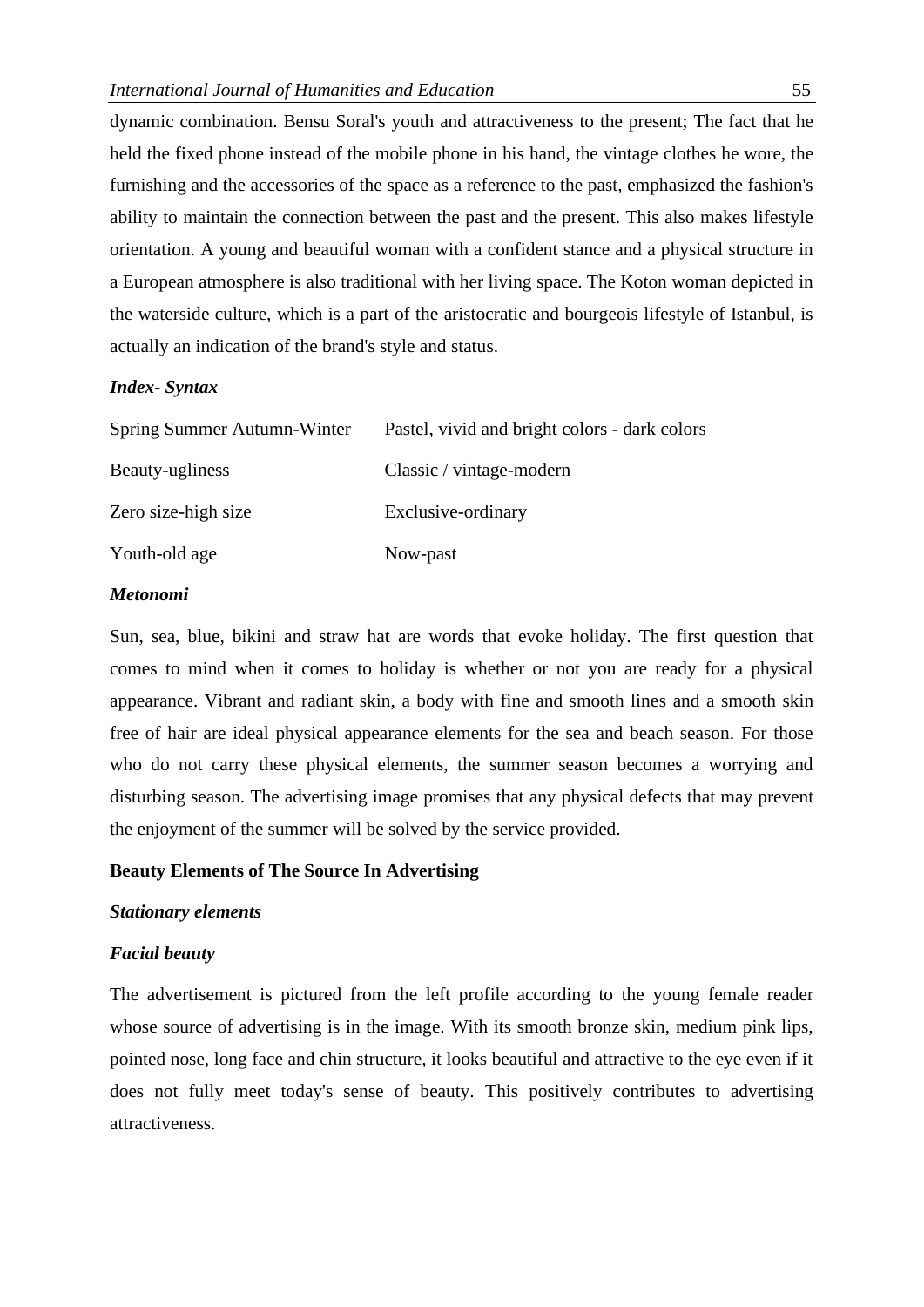#### *Skin color*

The young woman in the advertisement image has a bronze skin. Bronze skin creates a distinct charm because it evokes sensual feelings. It can be seen that this situation positively affects advertising attractiveness.

#### *Body shape*

The advertised young woman's body was blurred to the level of her waist and to the level of her chest, which was not fully shown. Within these limits, it can be understood from the delicate arms, elegant wrist-shaped hands and thin fingers that the woman has a thin body.

#### *Weight and height*

Since the height of the young woman in the advertisement image is not given exactly, it cannot be made clear about the height, but it can be understood that the length and thinness of the arms of the woman are tall and weak.

#### *Variable Features*

#### *Make-up*

There is no evidence other than lipstick that the young woman in the role of advertising is a make-up. However, the skin and skin of the young woman appear to be quite healthy and remarkable. From this point of view, it can be said that the advertising image gives the target audience the message that women will have a vivid and smooth skin and skin without the need for make-up.

#### *Clothing*

There is a close relationship between clothing and perceived physical attractiveness of individuals. The pants and shirt that fit the body with the outstanding lines of the advertising source, reveal the beauty of the body and increase the attractiveness of the source.

#### *Accessories*

As mentioned before, it is a known fact that accessories affect physical perception of beauty and charm. Gold jewelry was preferred for the advertisement source in the advertisement image, and it made it look cool and referred to luxury and richness. The preferred ring earrings for Bensu Soral establish a connection between the past and the present in accordance with the advertising concept in terms of the indispensability of women from the early ages to the present. In the advertisement image, Soral put his ring on his thumb. The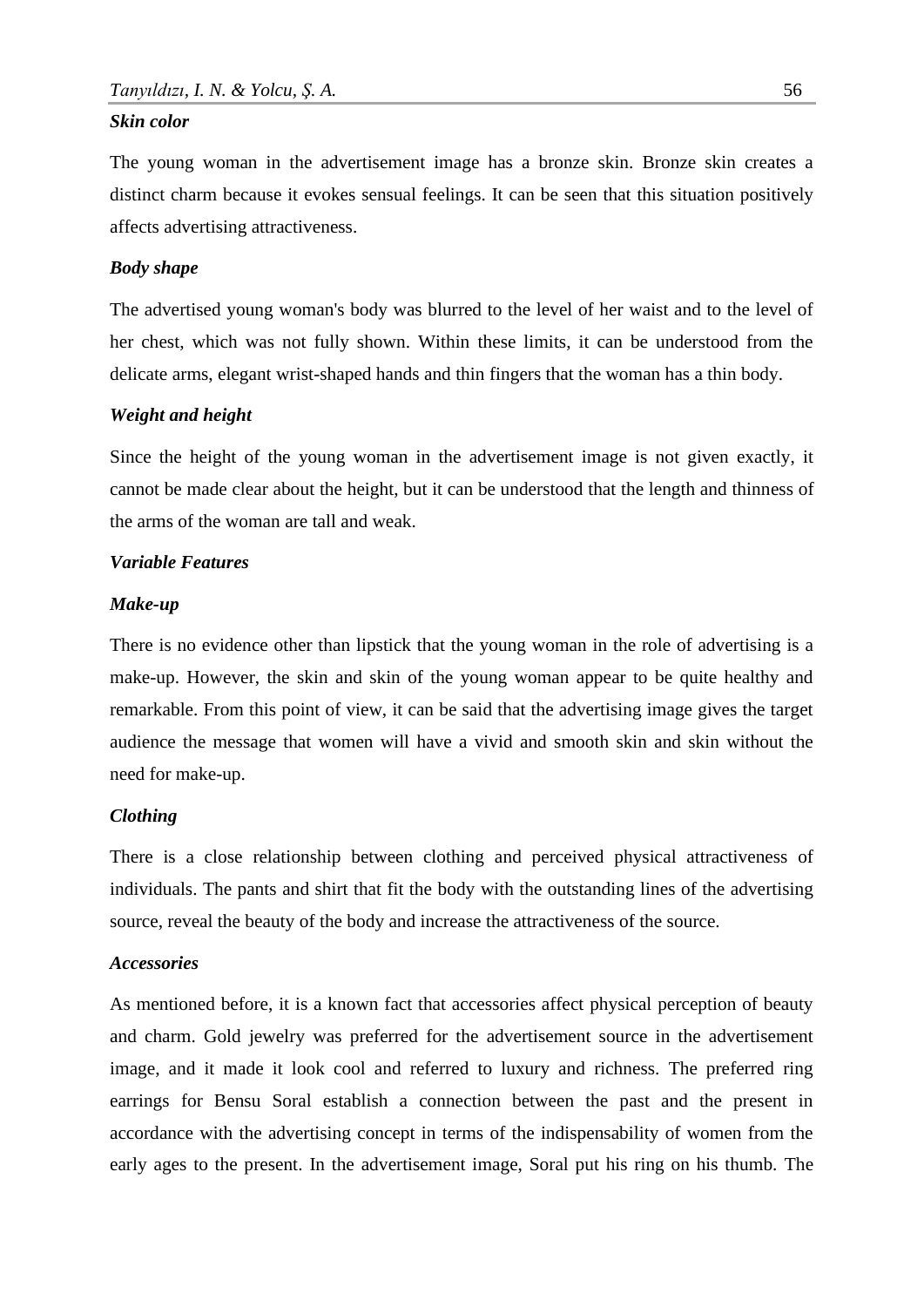ring attached to the thumb expresses the devotion to freedom (Kılıç; 2017: 47). Soral's neck has a key-shaped pendant. "Key means new beginnings, new insights, a symbol of the beginning of a new era and the doors that that person will open with new knowledge" ( [https://www.mistikdukkan\)](https://www.mistikdukkan/). Bensu Soral became the advertising face of Koton in 2019. Therefore, Bensu Soral was a new beginning for Koton, who previously worked with Fahriye Evcen. As a result, Koton woman in the advertising image is portrayed as a beautiful, cool, distinguished and self-indulgent woman, and the color, shape and usage of the jewelry used support this situation.

#### *Body Language, Tone, Gesture and Mimics*

The posture of the body in the advertisement, the expression of the face, the way the hands and arms are used serve the formation of beauty perception. A gentle expression on a beautiful face creates a feeling of kindness and sincerity in the environment, while an upright and relaxed posture draw the profile of a confident person standing on the ground. The beauty of the face of the advertising source in the examined advertising image and the shape of the body along with the shape it takes, increases the attractiveness of advertising by creating a self-confident, cool and noble woman image.

## **The Semiological Analysis of the Diamond Health Group "Advertisement in the March 2019 Issue of Mag Magazine**



**Image 2. Diamond Health Group Advertisement**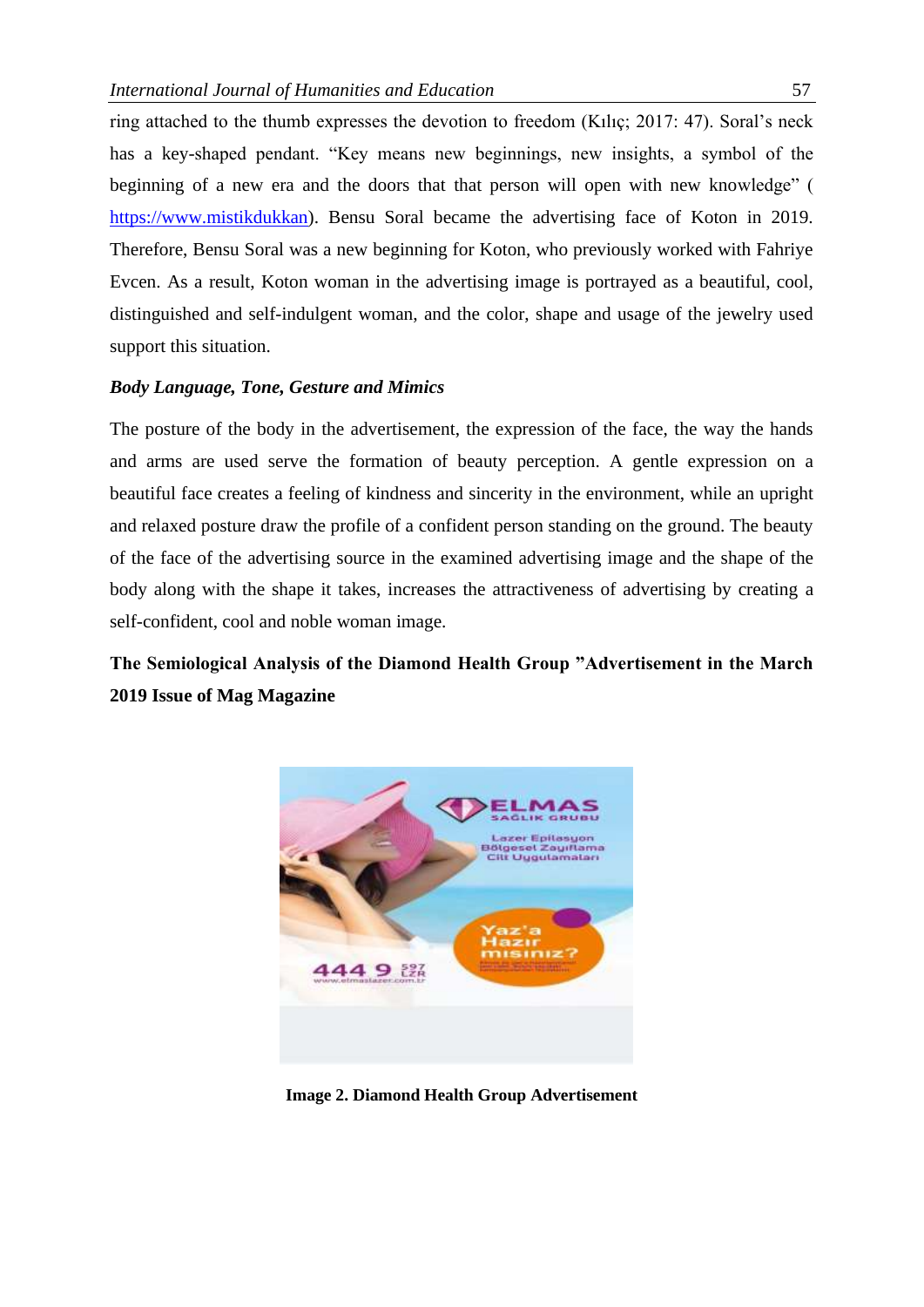#### *Visual expression of advertising*

The advertisement on page 297 of the March issue of 2019 was painted by a sea. There is no living space in the advertising image. The sea and sky shown as background are blurred. The focus of the advertising image is a young woman as the source of the message. Young woman wearing a pink straw hat and smiling. It is thought to support the hat from the back with his left hand, which is not fully shown, while holding it at one end of the hat with the help of the thumb and index fingers in his right hand. Young woman dressed in a white bikini top. The cut from the chest level of the young woman to her waist is blurred by a white color layer. The woman is not seen below the waist. The model is pictured from the side profile on the left edge of the advertising image according to the reader. The woman looks quite smooth and aesthetic. As seen from the side profile, she closed her eyes for happiness and showed a smile that left her teeth exposed. Dark hair has a natural appearance and has been left scattered. The open air in the back fund is spacious and the blue color that dominates the advertising image provides inner openness. The articles are in the upper right corner of the page. The articles which are shown in bold blue color and bold have the information of the advertiser and the kinds of services provided. This information is exactly at the level of the woman's head and elbow. On the lower left side of the advertising image are the brand's contact information and on the right side the slogan and campaign information.

| <b>Sign</b>   | <b>Signifier</b>  | <b>Signified</b>                           |
|---------------|-------------------|--------------------------------------------|
| Human         | Women             | Beauty, charm                              |
| Image         | Body, Skin        | Perfection, delicacy, smoothness, vitality |
| Clothes       | Bikini            | Delicacy, self-confidence, sexiness        |
| Color         | White, pink, blue | Purity, naturalness, vitality, freedom     |
| Environment   | Seaside           | Holiday, crowd, attention                  |
| <b>Season</b> | Summer            | Hot, sea, bikini flawless body             |

**Table 2. Semiotic Analysis of Diamond Health Group Advertisement**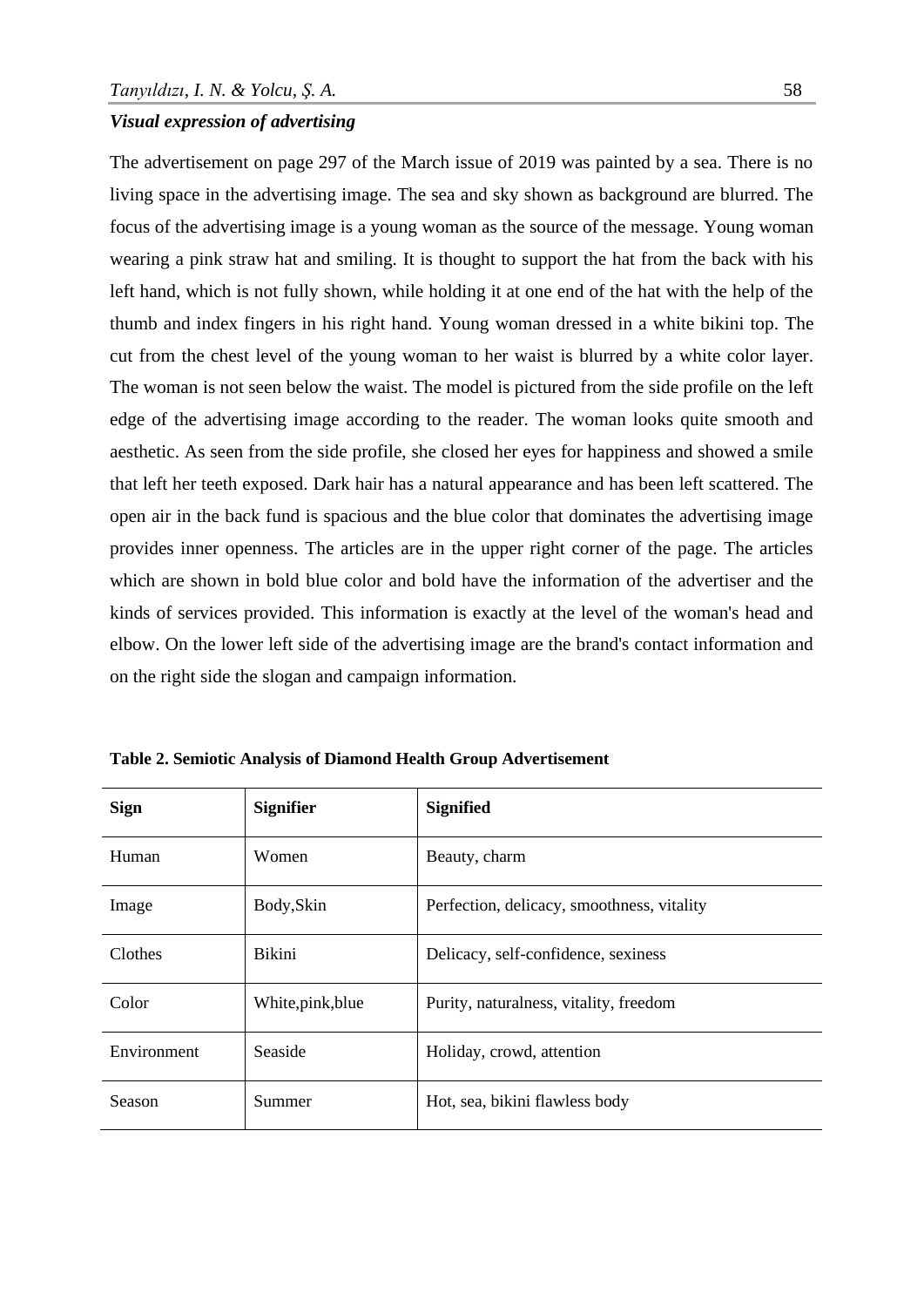#### *Meaning of indicators*

The idea that women should be beautiful from past to present has been dominant in societies. The beauties of women were graded and the characteristics of the perfect beauties were determined. These qualities include lively and beautiful skin and a slender and shaped body, as well as the need for female skin to be hairless and smooth. In fact, the necessity of women to be hairless, clean body and well-groomed has become a social norm. For this reason, women may feel more anxious in terms of external appearance, especially in the summer months when low-cut clothes are preferred, as well as wearing bikinis and swimsuits.

Advertising is the epilation of a health care facility. This advertising is made to describe the provision of services for women, such as regional slimming and skin treatments. "Are you ready for summer"? The brand, which refers to women's concerns with the question of the summer, tried to raise awareness by directing women to an internal assessment in terms of their skin structure, excess weight and hair. It can be said that an ideal female profile is shown in the advertisement image and if they receive the services, it is desired to create a perception that the target audience will be like her. The advertising source in the advertising image is a color that shows the preferred white bikini lines for the young woman and contrasts with the black feathers, thus showing the defect most easily. However, this color symbolizes purity, cleanliness and freshness.

#### *Index- Syntax*

| Beautiful ugly  | Open-secret / hidden |  |
|-----------------|----------------------|--|
| Weak-overweight | Brave timid          |  |
| Shiny-pale      | Happy – Worried      |  |
| Hairless-hairy  | Free – restricted    |  |

Jagged- smooth

#### *Metonomi*

Sun, sea, blue, bikini and straw hat are words that evoke holiday. The first question that comes to mind when it comes to holiday is whether or not you are ready for a physical appearance. Vibrant and radiant skin, a body with fine and smooth lines and a smooth skin free of hair are ideal physical appearance elements for the sea and the beach season. For those who do not carry these physical elements, the summer season becomes a worrying and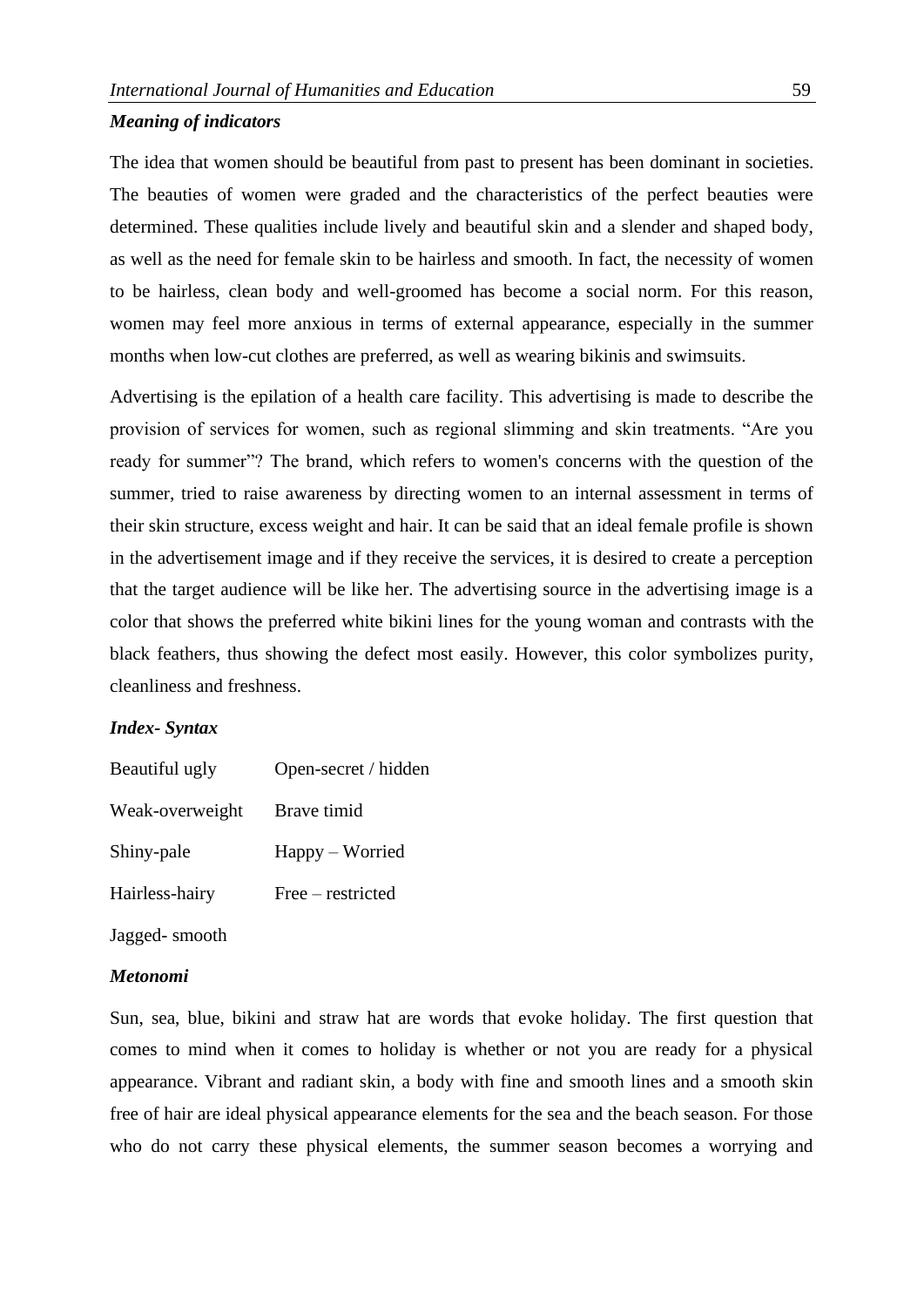disturbing season. The advertisement image promises that any physical defects that may prevent the enjoyment of the summer will be solved by the service provided.

## **Beauty Elements Of The Source In Advertising**

## *Stationary elements*

## *Facial beauty*

The young woman, who is the source of advertising in the advertisement image, is pictured from the left profile according to the reader. With its smooth bronze skin, medium pink lips, pointed nose, long face and chin structure, it looks beautiful and attractive to the eye even if it does not fully meet today's sense of beauty. This positively contributes to advertising attractiveness.

## *Skin color*

The young woman in the advertisement image has a bronze skin. Bronze skin creates a distinct charm because it evokes sensual feelings. It can be seen that this situation positively affects advertising attractiveness.

## *Body shape*

The body of the young woman in the ad is not shown exactly. It is given by blurring the waist up to the waist level of the woman's chest. Within these limits, it can be understood from the delicate arms, elegant wrist-shaped hands and thin fingers that the woman has a thin body.

## *Weight And Height*

Since the height of the young woman in the advertisement image is not given exactly, there is no clear interpretation about her height. However, the length and thinness of the woman's arms can be understood to be tall and thin.

## *Variable Features*

#### *Make-up*

There is no evidence other than lipstick that the young woman in the role of advertising is a make-up. However, the skin and skin of the young woman appear to be quite healthy and remarkable. From this point of view, it can be said that the advertising image gives the target audience the message that women will have a vivid and smooth skin and skin without the need for make-up.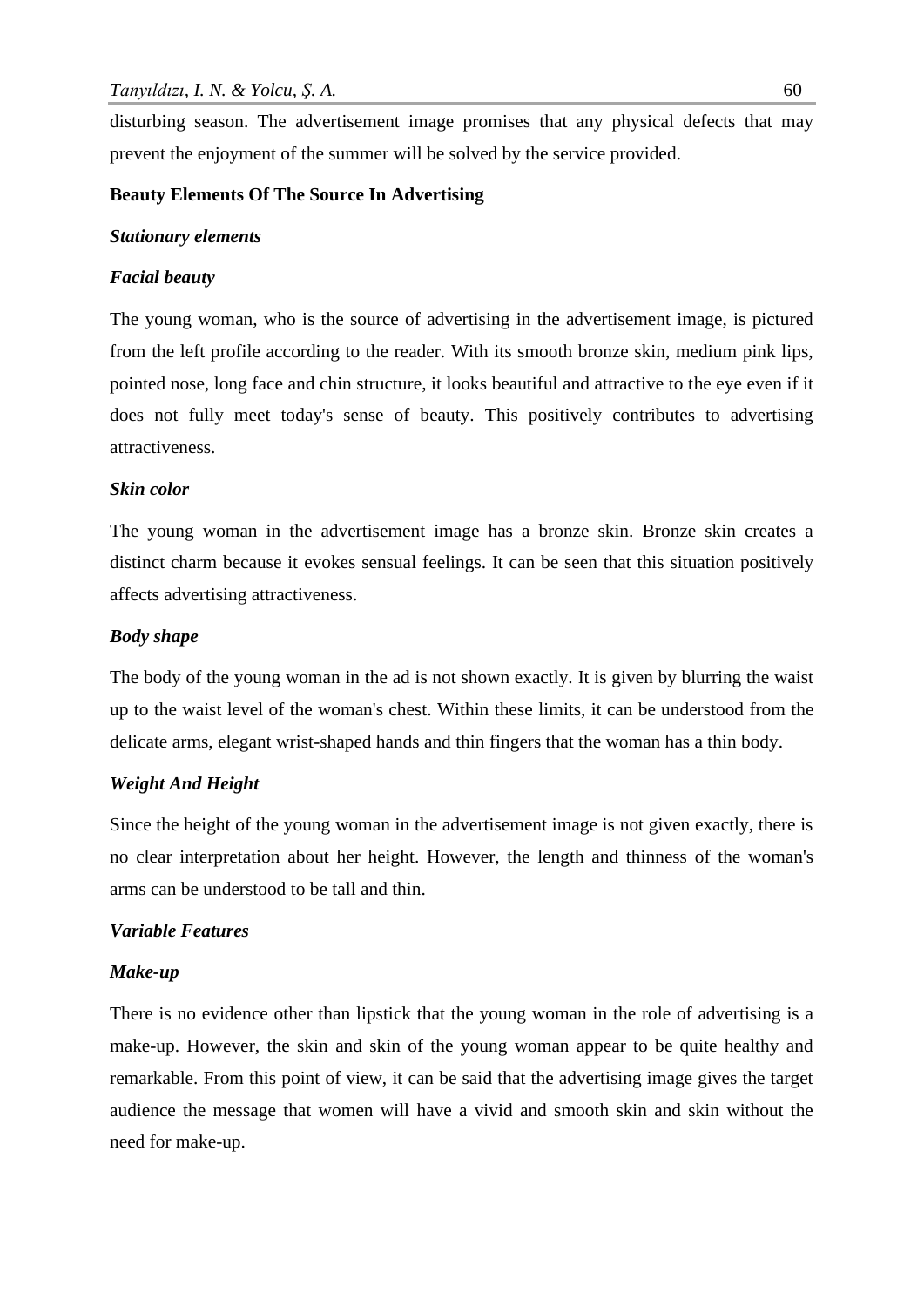#### *Clothing*

The young woman in the advertisement image preferred clothes for this environment because she was in summer and at the seaside. Wearing a white bikini and wearing a pink straw hat, the advertising source has a beautiful appearance and attractive appearance within this concept. Choosing white for a garment requires courage and self-confidence because white is a color that easily reveals body imperfections. However, the young woman in the advertising image has become impeccable with her services and can easily choose a white bikini.

## *Accessories*

The message source in the advertising image is that the young woman has no accessories other than a straw summer hat. Accessories in general support the beauty of women. However, the use of hats can serve different purposes. Sometimes it can be preferred as a suitable complement to a stylish outfit. Sometimes it is preferable to avoid recognition or to conceal defects in the face or hair. Generally, hats are used to protect from cold in winter and from the sun in summer. The straw hat used by the young woman in the advertising image is not used for concealment, defect closure, but is used for protection from the sun completely. Because the skin of the young woman is lively, sparkling and smooth. In addition, the pink color of the hat indicates that it is desired to draw attention rather than to be hidden. As a result, the young woman in the advertising image enhances the attractiveness of advertising by giving a very cool and confident look with her pink hat.

**The Semiological Analysis of the Advertising of "Parr Jewelery" Brand in Mag Magazine's January 2019 Issue**



**Image 3. Parr Jewelery Advertisement**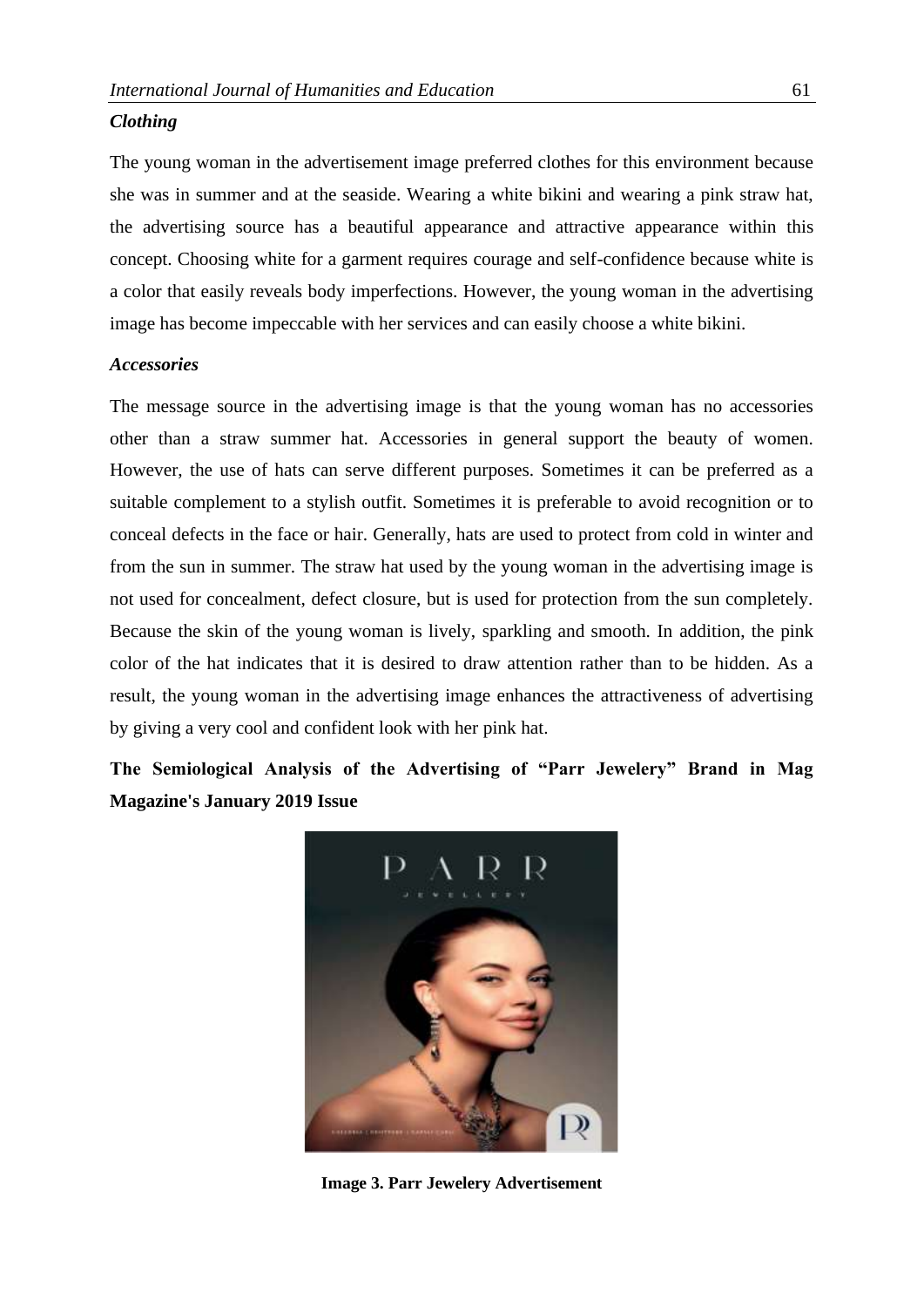#### *Visual expression of advertising*

In January 2019, the advertisement on page 79 of Mag magazine was prepared for a jewelry brand. The focus of the advertisement is a late, beautiful and charming woman as the source of the advertisement. The advertisement image covers the woman's head and neck, and the neck and shoulders of the young woman are open. Apart from a set of earrings and necklaces, there is no sign of clothing. This situation has brought to the fore that the advertisement is a jewelry advertisement. The young woman, whose hair is gathered to bring her ears and neck to the forefront, has a smile of happiness on her face. The background is selected as dark, which makes the image of the young woman more prominent. The name of the brand is located in the upper middle of the advertising image. In the lower right part of the image, the logo of the brand is displayed in black on the white background and in the lower left part the information about the places where the brand is located is given.

## *Semiological Analysis*

| <b>Sign</b>     | <b>Signifier</b>   | <b>Signified</b>                         |
|-----------------|--------------------|------------------------------------------|
| Human           | Woman              | Beauty, elegance, fondness of<br>jewelry |
| Accessory       | Earrings, necklace | Luxury, wealth                           |
| <b>Gestures</b> | Smile              | Happiness, satisfaction                  |
| Face            | Phrase             | Satisfaction                             |

**Table 3. Semiotic Analysis of Parr Jewelery Advertisement**

#### *Meaning Of Indicators*

Jewelry is usually designed for women. For this reason, the advertising source that will present the jewelry should be a woman who can describe her target audience and potential buyers. Therefore, the source of the message in the advertising image has been carefully selected by the woman. Natural beauty has been preserved by choosing a simple makeup for the young woman. The woman's facial features, skin structure, skin color, eyes and ears look so beautiful that they can be said to be perfect in the jewelry that the woman uses. Jewelry does not only support women's beauty, but also represents the social status and economic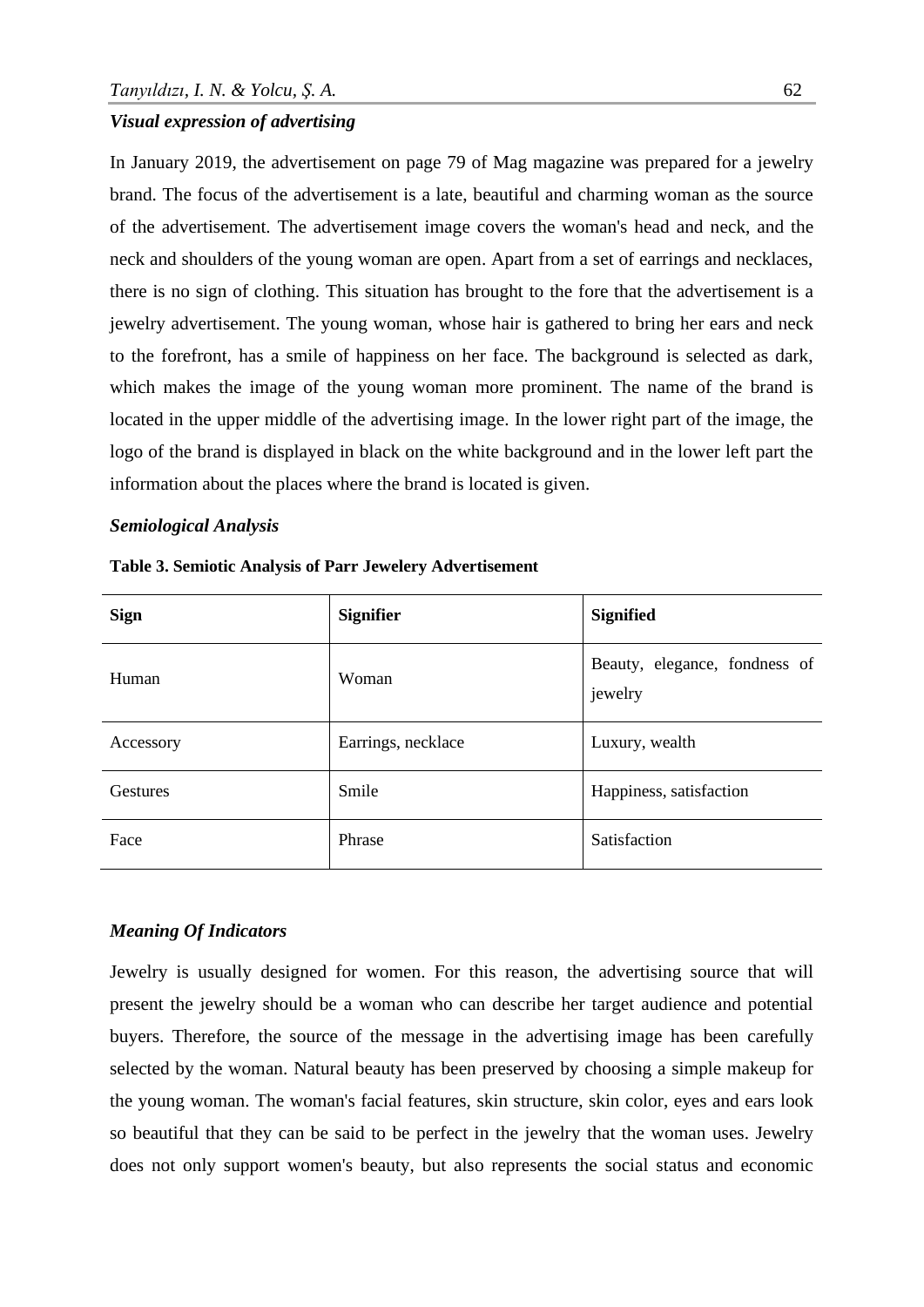power. It was explained that Perr brand jewelers are the choice of women who are both beautiful and economically strong with the advertisement image.

#### *Index- Syntax*

Light-Dark Beautiful ugly Flashy-simple Natural-Artificial Luxury -Simple

## *Metonomi*

When the workmanship is considered more important than the product in the designs of the jewelry, the design of the product is considered important. When the construction of the product comes to the forefront, the material of the product is considered important. (Harbelioglu, 2016: 77). This advertisement draws attention to jewelry that can be considered important both in design and material. It is immediately understood that the non-ordinary earrings and necklace are not ordinary in terms of the material used. Parr jewelry is a luxury jewelry brand that brings together special and rare jewelry types with the motto "Diamond is precious but the style is priceless". Perr's products are made of precious stones such as rubies, emeralds and diamonds on gold (https://www.magdergi.com). The source of advertising is the ruby emerald and the like values of stones. The youth and beauty of the woman in the advertisement image made her valuable. But the jewelry he used, besides the value of youth and beauty, made him a style and made him invaluable.

### **Beauty Elements Of The Source In Advertising**

#### *Stationary elements*

#### *Facial beauty*

Broad-forehead, vivid and smooth skin and complexion, full lips, prominent cheekbones, small chin, big blue eyes, inking nose, curling eyelashes, smooth ears, shaped eyebrows and dark shiny hair, the source of the message young woman today's facial beauty concept fully represents.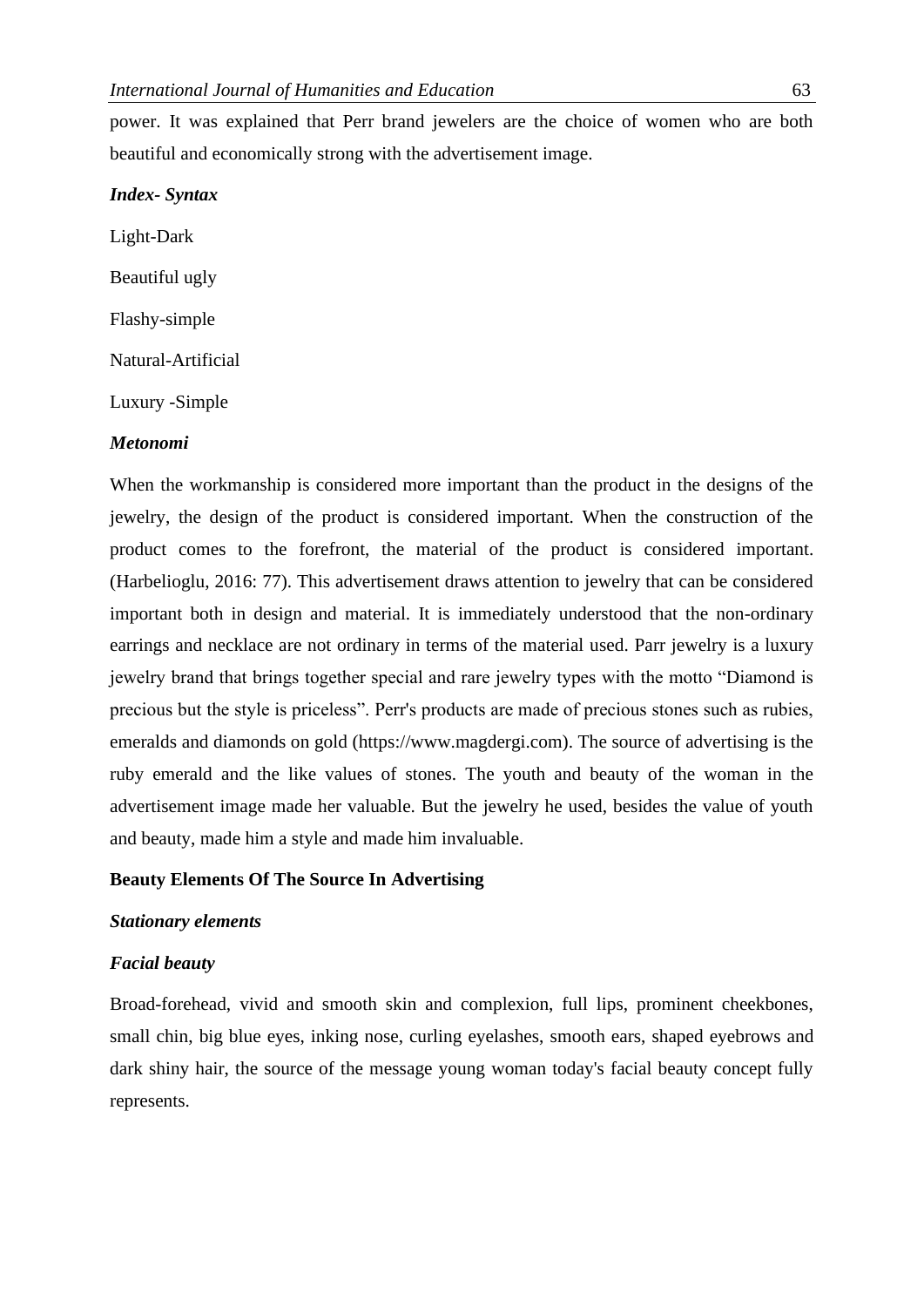#### *Skin color*

The young woman, who is a brunette close to the bronze skin, enhances her advertising appeal by looking quite beautiful and attractive with her smooth skin.

#### *Body shape*

Since the advertisement image does not reflect the whole body of the message source, it cannot be concluded that the young woman has a smooth body shape from the head to the neck.

#### *Weight And Height*

Since the advertisement image does not reflect the whole body of the message source, it can be understood that the young woman is weak from the head to the back, although no definite interpretation can be made.

#### *Variable Features*

#### *Make-up*

The young woman who is the source of advertising is almost without makeup. With the help of mascara, the woman's skin looks naturally vivid, her eyelashes and glances have been made remarkable, this part has been emphasized with the illuminator used on the cheekbones and the lips have been brought to the fore with a lip-colored lipstick without curling its natural beauty. As a result, with the help of natural make-up, the beauty of the advertising source has been supported, which has made a positive contribution to advertising attractiveness.

## *Clothing*

There is no evidence of clothing in the displayed area of the message source. In the woman whose neck and shoulders are pictured naked, the attention of the readers was directed directly to the jewelry by not using the detail of the clothes. It can be said that this situation contributes to the advertising message to be delivered more effectively by preventing the advertisement from passing in front of the product.

#### *Accessories*

The message source in the advertisement image is the earring and necklace adorned with precious stones. In terms of design and the metals and precious stones used, the jewelry has made the young woman stylish and referred to luxury and wealth. The necklace and earrings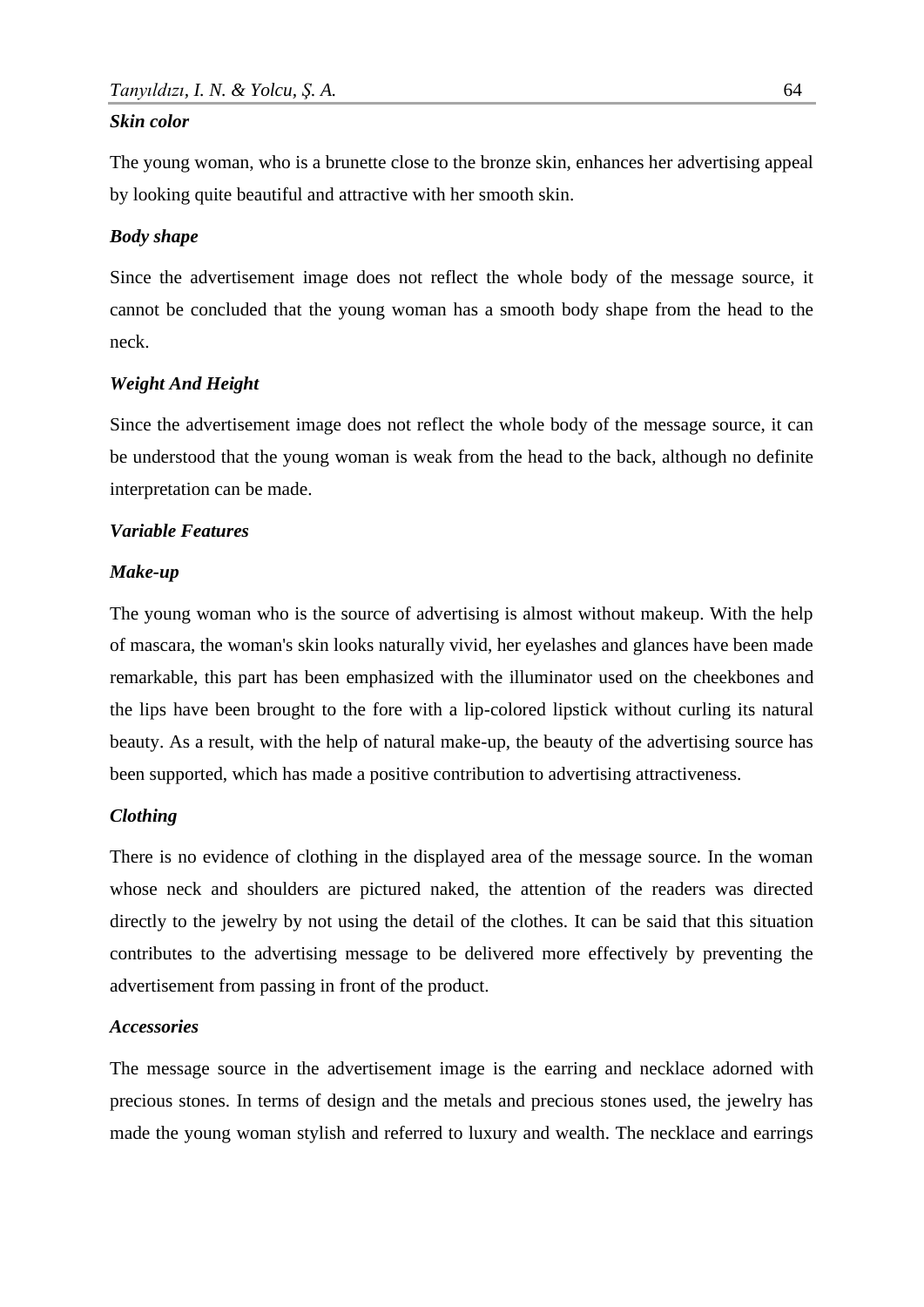covered with such precious stones are presented to the consumer in the company of a beautiful woman.

#### *Body language, tone, gesture and mimics*

The posture of the young woman in the advertising image is reminiscent of the bust, which is called an art product that includes head, chest and sometimes shoulders in sculpture. Since the ancient ages of gods and goddesses such as mythological elements and beauty, courage, leadership in various aspects such as prominent people have been busts. The beauty and perfection of the woman in the advertising image seem to have come from the hands of a sculptor. This presentation has made the advertising image even more attractive

#### **Results and Discussion**

It uses a variety of methods to increase the impact of advertising on consumers. Advertising attractiveness is one of those methods that increases the advertising effect power on the consumer. Advertising attractiveness is used to attract the attention and attention of consumers and to influence their logic and feelings. Advertising attractiveness generally consists of two categories, rational and emotional. Rational appeal addresses the logic of the consumer. Emotional appeal caters to the feelings of consumers. Beauty attractiveness falls within the category of emotional attractiveness. Beauty attractiveness is mostly used in cosmetics, fashion industry. There are also other uses. Because beauty has been an element that can affect people in every period of history. It is used in the advertising sector that attracts attention of the beautiful and creates positive emotions in people. In particular, beautiful women were used in advertising. There is the idea that advertising sells beauty. The advertising industry has used beautiful women as a message source in advertising. Beautiful women are trying to be persuaded to buy consumers.

In this study, the hypothesis that the inclusion of female beauty in advertising positively affect advertising attractiveness was considered. For this purpose, three advertisements in Elle and Mag magazines were chosen as examples. Semiotic analysis was applied to these ads. As a result of the analysis, it has been concluded that the use of beauty attractiveness in advertising through the beauty of women positively affects advertising attractiveness. Thus, the hypothesis of the study was confirmed.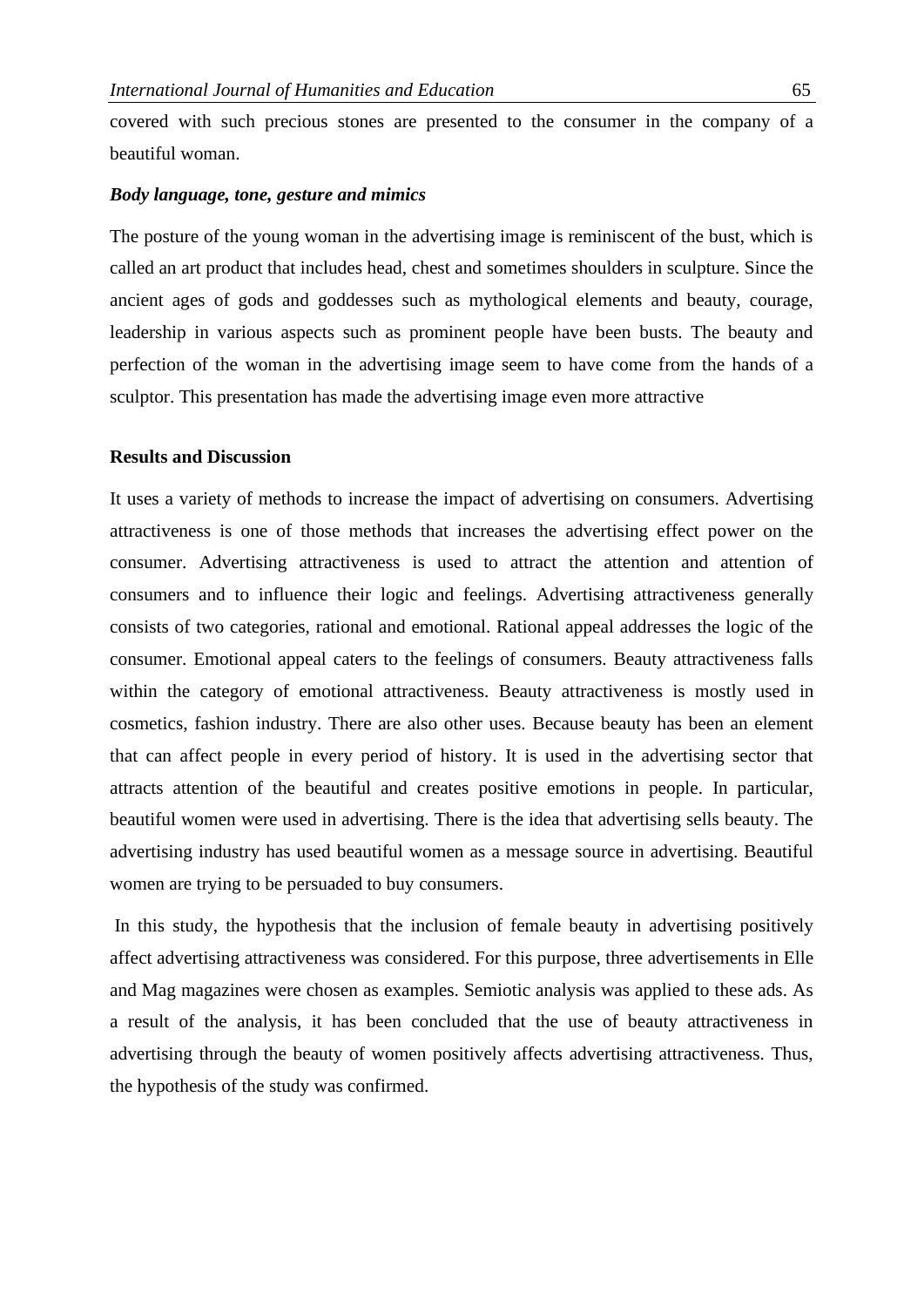#### **Suggestions**

The effect of beauty on advertising has been studied less in Turkey. The contribution of beauty to advertising should be better explained. Therefore, in subsequent studies, the effects of the use of beauty appeal in advertising can be investigated.

## **Referencing**

Arslan, N. (2011). *Güzellik ve Anatomi*, İstanbul: Cinius Publications.

- Baker, M. J., & Churchill Jr, G. A. (1977). The impact of physically attractive models on advertising evaluations. *Journal of Marketing research*, *14*(4), 538-555.
- Bakır, U. (2017). *Güzel İse "Evet": Reklam İkna ve Güzellik Kültürü*. İstanbul: Say Publications.
- Bonafini, B. A., & Pozzilli, P. (2011). Body weight and beauty: the changing face of the ideal female body weight. *Obesity reviews*, *12*(1), 62-65
- Bordo, S. (2004). *Unbearable weight: Feminism, Western culture, and the body*. Univ of California Press.
- Caballero, M. J., & Pride, W. M. (1984). Selected effects of salesperson sex and attractiveness in direct mail advertisements. *Journal of Marketing*, *48*(1), 94-100.
- Dedeoğlu, a. Ö., & Savaşçı, İ. (2005). Tüketim kültüründe beden güzelliği ve yemek yeme arzuları: kadınların tüketim pratiklerine yansıması.. *Ege Akademik Bakış Dergisi*, *5*(1), 77-87.
- Downs, A. C., & Harrison, S. K. (1985). Embarrassing age spots or just plain ugly? Physical attractiveness stereotyping as an instrument of sexism on American television commercials. *Sex roles*, *13*(1-2), 9-19.
- Dudley, C. S. (1999). Consumer attitudes toward bareness in advertising. *Journal of Marketing Theory and Practice*, 7 , (4), 89–96.
- Eaton, M. M. (1999). Kantian and contextual beauty. *The Journal of Aesthetics and Art Criticism*, *57*(1), 11-15.
- Gürüz, D., TA, E., & İletişim, K. (2015). Bilgiler-Etkiler-Engeller. Ankara: Nobel Publications.